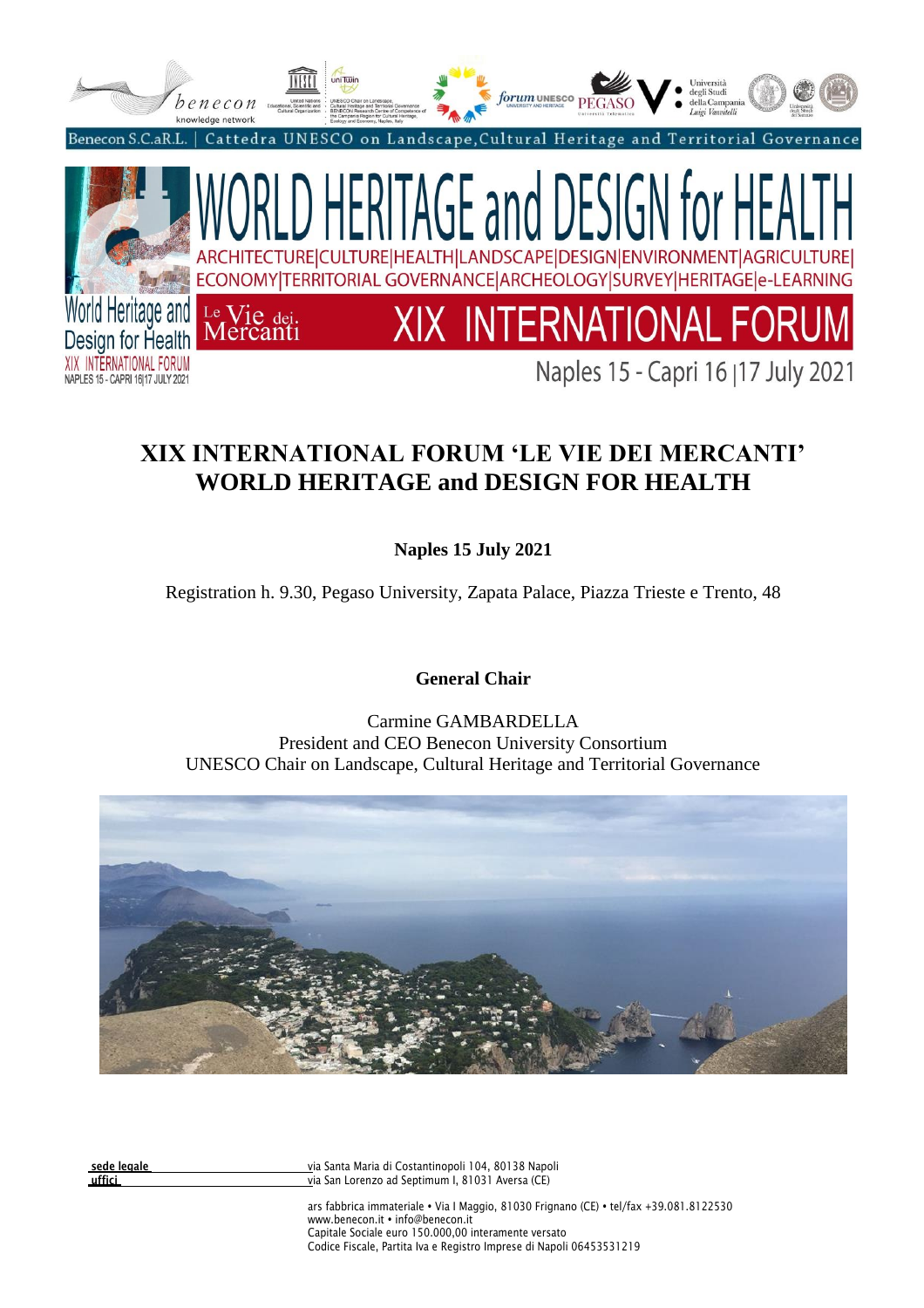

# **LIVE STREAMING on YOUTUBE PEGASO UNIVERSITY**

#### **10.00 Introduction**

**Carmine GAMBARDELLA,** President and CEO Benecon University Consortium, UNESCO Chair

**Danilo IERVOLINO**, President of the Pegaso University

**Francesco FIMMANÒ**, Scientific Director of the Pegaso University

**Matteo ROSATI**, UNESCO Regional Bureau for Science and Culture in Europe

**Anna DEL SORBO**, Naples Enterprises Union, Social Responsabilities of Enterprises

*Lectio Magistralis*

**Antonio Felice URICCHIO**, President ANVUR

#### **EXPOSITION OF THE INTERNATIONAL COMPETITION OF DESIGN PROPOSALS AND ESSAY**

**Sabina MARTUSCIELLO,** President of the Course Degree in Design and Communication, University of Campania 'Luigi Vanvitelli'. Presentation of the project 'Pharmafood design'

**Invited Speakers**

**Orazio CARPENZANO**, Dean Faculty of Architecture and Design, University Sapienza Rome

**Maurizio CARTA**, past President Polytechnic School University of Palermo

**Cherubino GAMBARDELLA**, University of Campania 'Luigi Vanvitelli'

**Mosè RICCI**, University of Trento, Centro Linceo Interdisciplinare

**Michelangelo RUSSO**, Director Department of Architecture, University of Naples 'Federico II'

#### **1:00 PM LUNCH Pegaso University, Zapata Palace**

| de legal |  |
|----------|--|
| utfici   |  |

**sede legale** via Santa Maria di Costantinopoli 104, 80138 Napoli via San Lorenzo ad Septimum I, 81031 Aversa (CE)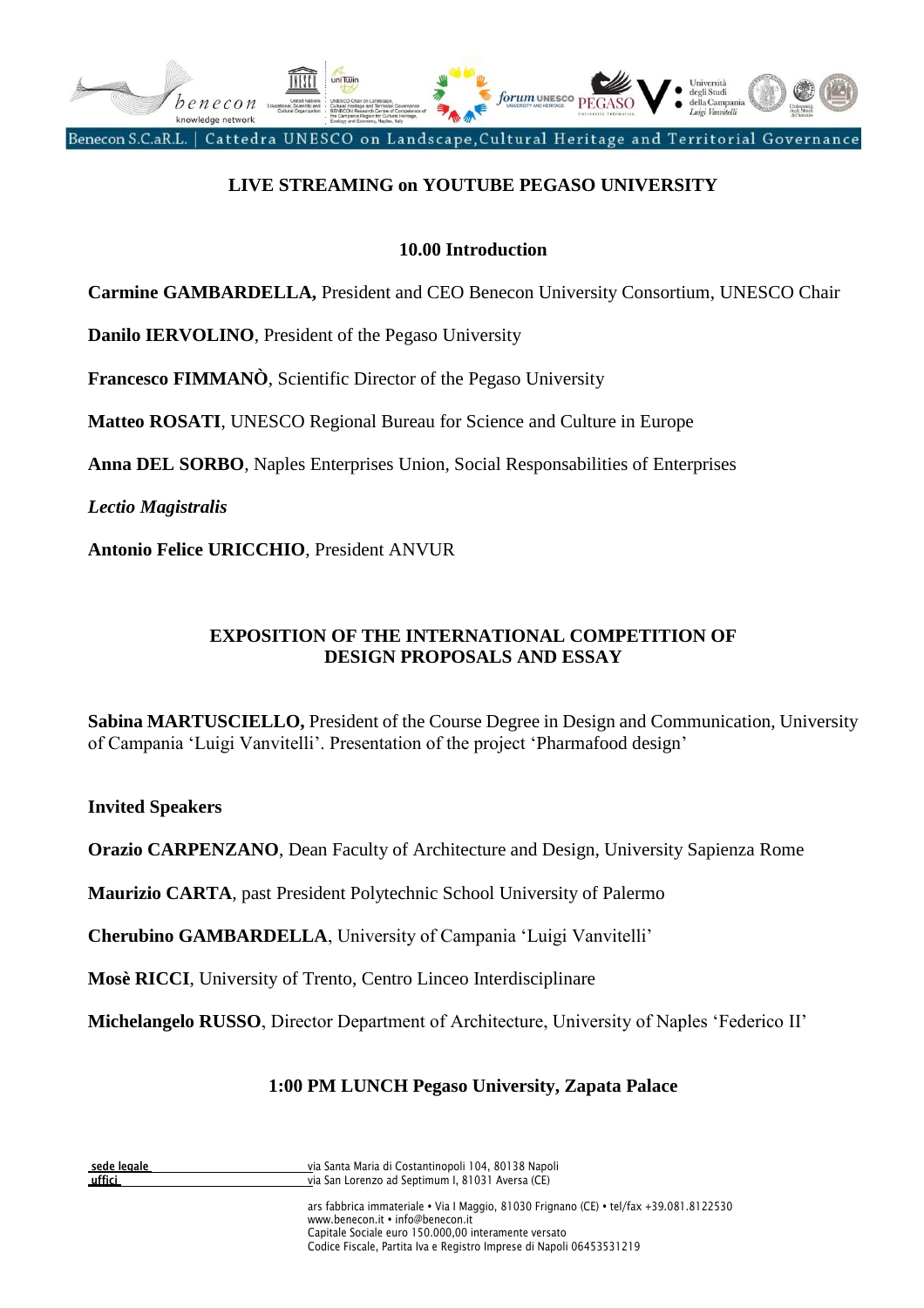

#### **Authors of the XIX Forum**

#### **2.00 PM Pegaso University, Zapata Palace**

**ID001\_Rosa DE MARTINO**. *Education for culture of peace*

**ID003\_Takeyuki OKUBO, Yurika TANIGUCHI, Dowon KIM**. *The capacity estimation of historical temples and shrines in Kiyomizu World Cultural Heritage area for supporting evacuation life of visitors in disaster*

**ID004\_Caterina GATTUSO, Domenico GATTUSO**. *Main architectonic structures in the Grecanic Area. A tourist-cultural route*

**ID005\_Anna Lisa PECORA**. *Virtual environments for an inclusive heritage*

**ID006\_Marco CALABRO', Laura PERGOLIZZI**. *The transition process towards promoting energy efficiency in view of urban regeneration: the "case" of energy plants powered by geothermal source*

**ID007\_Tiziana CAMPISI, Manfredi SAELI**. *Institute of the Holy Heart in Palermo: proposal of architectural and technological rehabilitation for post-pandemic social housing*

**ID008\_Alexandra AI QUINTAS, Mário SALEIRO FILHO**. *Serra da Estrela: Sanatoria on the Portuguese Magic Mountain?*

**ID009\_ Laura GRECO, Francesco SPADA**. The Case Albergo built in northern Italy in the 1950s-1960s: An example of resilient housing

**ID010\_Maria MARTONE**. *The Roman road "per colles" between Puteoli and Neapolis. The drawing of some testimonies*

**ID013\_Cesare CUNDARI, Giuseppe ANTUONO, Maria Rosaria CUNDARI, Gian Carlo CUNDARI**. Virtual fruition models of the geometric and chromatic space of Villa Farnesina

**ID014\_Martina D'ALESSANDRO**. *A new way of dwelling*

**ID016\_Giorgia CECCONI, Giulia LOPES FERREIRA**. *Methods and Strategies for Recognition, Enhancement and Fruition of Theatrical Architecture in Rome's historic center*

**ID019\_ Domenico D'UVA, Federico EUGENI**. *Multiscalar analysis of a fragile territory. Innovative methods and related issues*

**ID020\_ Cristina BOIDO, Anuradha CHATURVEDI, Gianluca D'AGOSTINO.** *Cultural heritage and its enjoyment in pandemic times: comparison of cultural approaches in India and Italy*

| sede legale | via Santa Maria di Costantinopoli 104, 80138 Napoli                                                                        |
|-------------|----------------------------------------------------------------------------------------------------------------------------|
| uffici      | via San Lorenzo ad Septimum I, 81031 Aversa (CE)                                                                           |
|             | ars fabbrica immateriale • Via I Maggio, 81030 Frignano (CE) • tel/fax +39.081.8122530<br>www.benecon.it • info@benecon.it |
|             | Capitale Sociale euro 150.000.00 interamente versato                                                                       |

Codice Fiscale, Partita Iva e Registro Imprese di Napoli 06453531219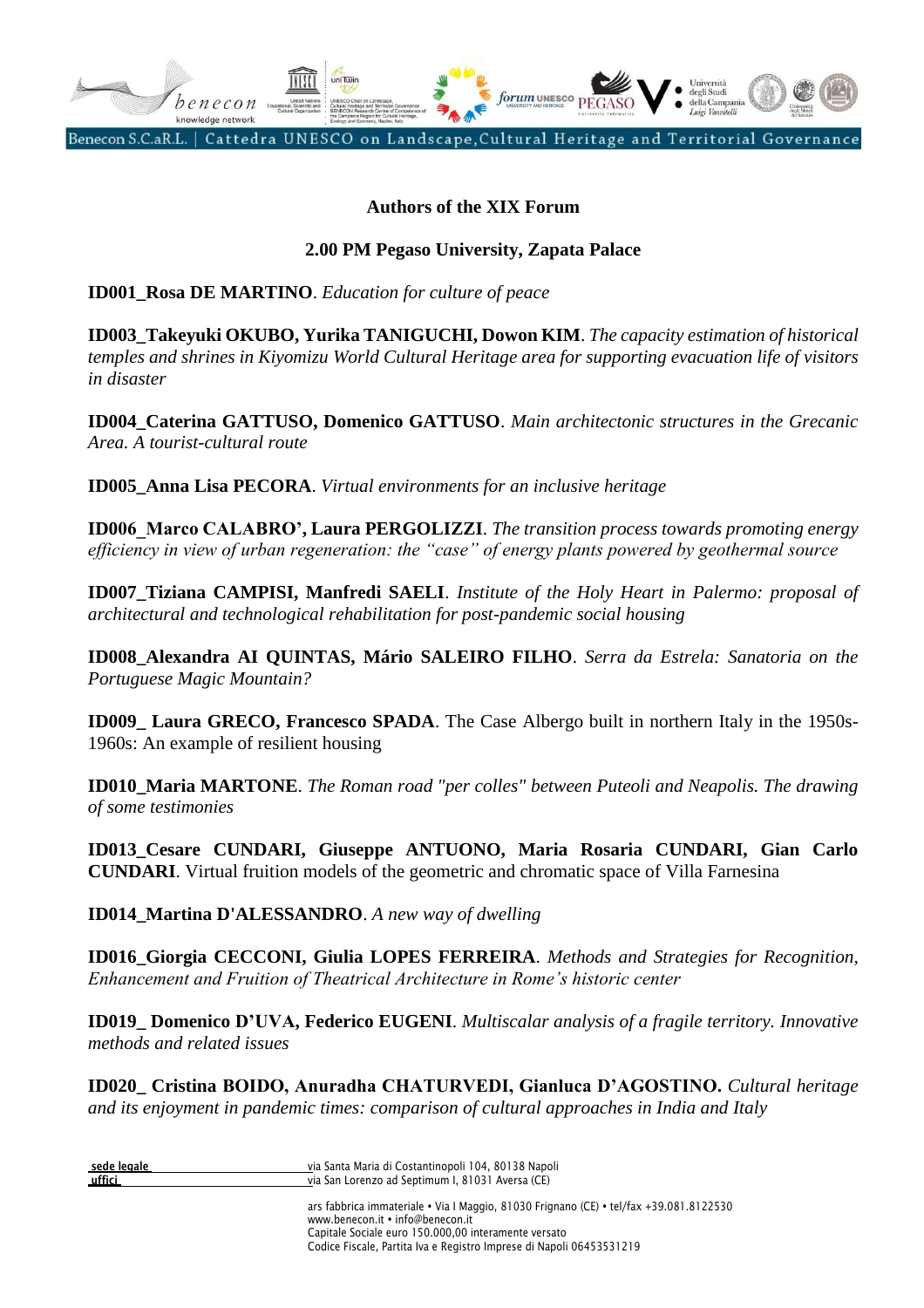

**ID025\_ Gigliola AUSIELLO, Manuela COMPAGNONE, Francesco SOMMESE.** *Urban spaces' health: green and dry technologies for conservation of historic paving stones*

**ID026\_ Francesca TOSI, Claudia BECCHIMANZI, Mattia PISTOLESI**. *The role of Design for Health and of the Human-Centered Design approach for an ethical and conscious development of innovative Quality of Life Technologies*

**ID027\_ Brunella CANONACO**. *What future for disused villages after the pandemic? Some examples of distributed hospitality in southern Italy*

**ID028\_ Cristiana BARTOLOMEI, Cecilia MAZZOLI, Caterina MORGANTI**. *Architecture as a care to Health: the case of Paimio Sanatorium*

**ID030\_ Marco MORANDOTTI, Massimiliano SAVORRA**. *Pavilion's Hospital typology: a surpassed solution or an opportunity for tomorrow?*

**ID031\_ Lucrezia LONGHITANO**. *The importance of an interdisciplinary approach for the study and conservation of the architectural heritage and its cultural construction*

**ID032\_ Claudia CENNAMO, Bernardino CHIAIA**. *Structural design criteria for safety by monitoring of the architectural heritage damage*

**ID034\_ Concetta TAVOLETTA**. *Post Covid19 city. New ideal scenario* 

**ID037\_ Giada PAOLUCCI, Giovanni SANTI**. *Earth as a building material, the challenge of a traditional material in the 21st century Case study: Farewell room for the Serrenti cemetery in Sardinia*

**ID041\_Arturo AZPEITIA**. *The role of culture in the new context derived from the health crisis of COVID-19*

**ID042\_ Pedro António JANEIRO**. *The Drawing and the "Cocoon-House" or The Drawing and the "Cocoon-Home": The blue and the other colors of the sky, and the greens under it*

**ID044\_ Federica ARCANGELI, Asia BARNOCCHI, Angela MOCCI, Giulia SCARANGELLA**. *Redesigning living spaces following covid-19. A multidisciplinary study*

**ID047\_ Valentina GIACOMETTI, Alessandro GRECO, Francesco MECOJ**. *Approaches and solutions for inclusive parks in the "new normal". The case study of the Vernavola Park in Pavia, Italy*

**ID048\_ Miguel BAPTISTA-BASTOS**. *Lisbon today: Heritage and Design for the Health of a city*

**ID050\_ Emanuela SORBO, Gianluca SPIRONELLI**. *The "Unfinished" church of Brendola. Digital strategies for the management of cultural heritage*

| sede legale |  |
|-------------|--|
| uffici      |  |

**sede legale** via Santa Maria di Costantinopoli 104, 80138 Napoli via San Lorenzo ad Septimum I, 81031 Aversa (CE)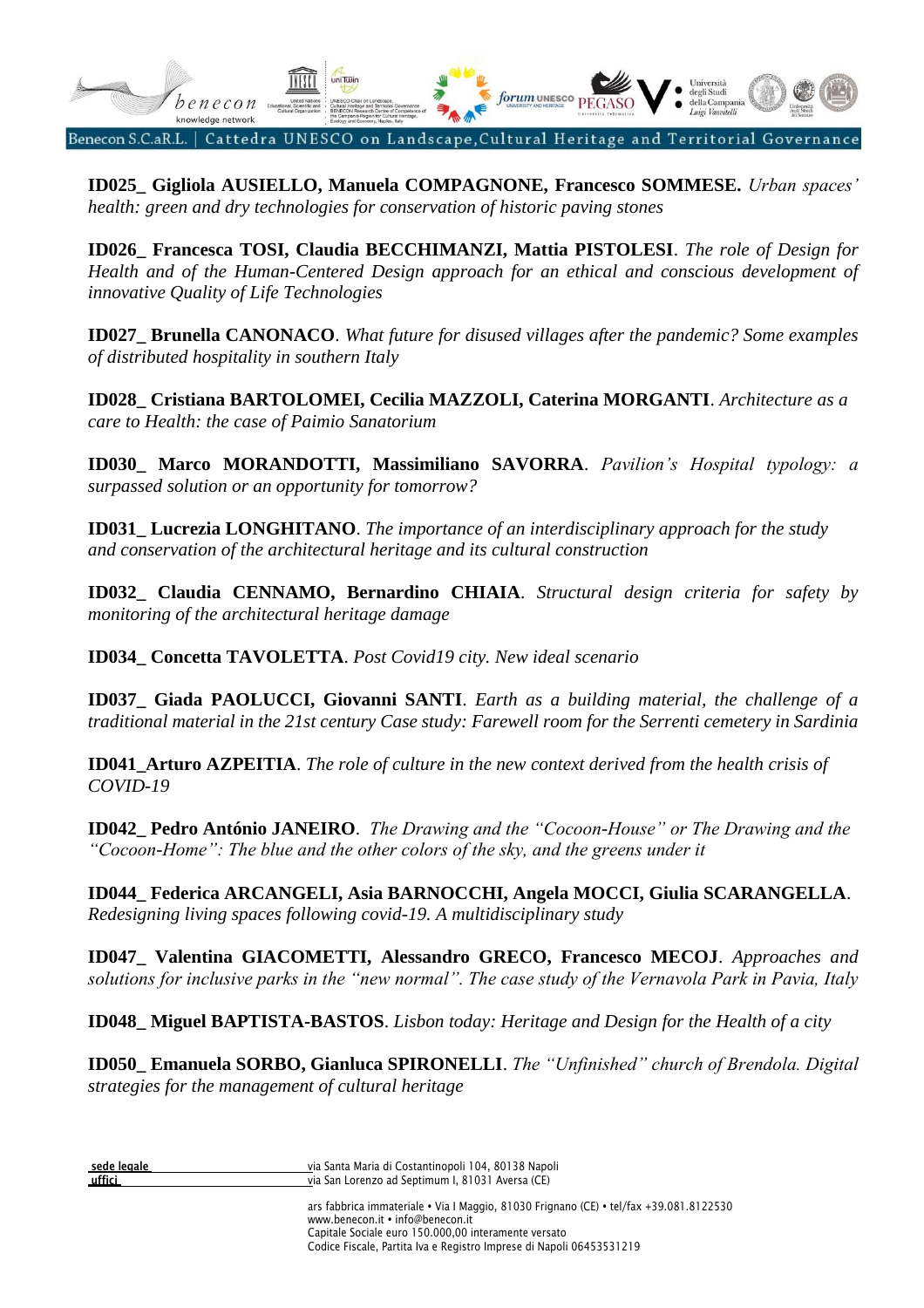

**ID051\_ Clelia CIRILLO, Loredana MARCOLONGO, Barbara BERTOLI**. *Smart Cartography for knowledge of the Cultural Heritage of the Historic Center of Naples*

**ID052\_ Patrizia BURLANDO, Sara GRILLO**. *Climate design: a resource for the post-pandemic world*

**ID053\_Piero BARLOZZINI**. *A sacred structure in pre-Roman Samnium*

**ID055\_ Natalina CARRÀ**. *Landscape and cultural heritage as wellbeing builders. New vision and resemantization processes for Precacore*

**ID060\_ Tiziana FERRANTE, Teresa VILLANI, Luigi BIOCCA**. *Prefiguring the reuse of historic hospitals: an approach methodology to design in the digital age*

**ID061\_ Laura RICCI, Francesco CRUPI**, **Irene POLI.** *Urban regeneration and new welfare. For a reconfiguration of the Network of public services for health*

**ID062\_ Roberta ZARCONE**. *Built environment for hygienic and energy performances: comparative analysis between studies at the turn of the 20th century and current literature*

**ID063\_ Fernanda CANTONE**. *Enhancing the consolidated public space for social well-being. Interventions on the historic centre of Trecastagni, Sicily*

**ID064\_ Giovanni MONGIELLO, Cesare VERDOSCIA, Ermolina CELAMI**. *Octagonal architectures between religious and power symbols*

**ID068\_ Massimo MALAGUGINI**. *Heritage between identity, memory and evolution*

**ID069\_Ivana CARBONE, Domenico PASSARELLI, Ferdinando VERARDI**. *Living in comfortable, identity and evolving spaces*

**ID071\_ Silvia PARENTINI, Anna VERONESE**. *Reading a territory through the recovery of ancient routes: the case of Matera*

**ID077\_ Michela BENENTE, Cristina BOIDO, Valeria MINUCCIANI**. *Multimedia experiences for inclusive communication of archaeological heritage*

**ID078\_ Fedinando VERARDI**. *The environment resource and public intervention: ecological networks and local development. Case study Calabria Region*

**ID079\_ Ferdinando VERARDI, Silvia PALDINO, Vincenzo Alfonso COSIMO**. *In the postpandemic phase: do we need urban planning?*

**ID081\_ Alessandro SCANDIFFIO**. *Mapping green spaces and slow mobility connections in the city of Turin. Analysis and design strategies in the field of proximity tourism*

| sede legale | via Santa Maria di Costantinopoli 104, 80138 Napoli                                                                                    |
|-------------|----------------------------------------------------------------------------------------------------------------------------------------|
| uffici      | via San Lorenzo ad Septimum I. 81031 Aversa (CE)                                                                                       |
|             | ars fabbrica immateriale • Via I Maggio, 81030 Frignano (CE) • tel/fax +39.081.8122530<br>www.benecon.it • info@benecon.it<br>$\cdots$ |

Capitale Sociale euro 150.000,00 interamente versato Codice Fiscale, Partita Iva e Registro Imprese di Napoli 06453531219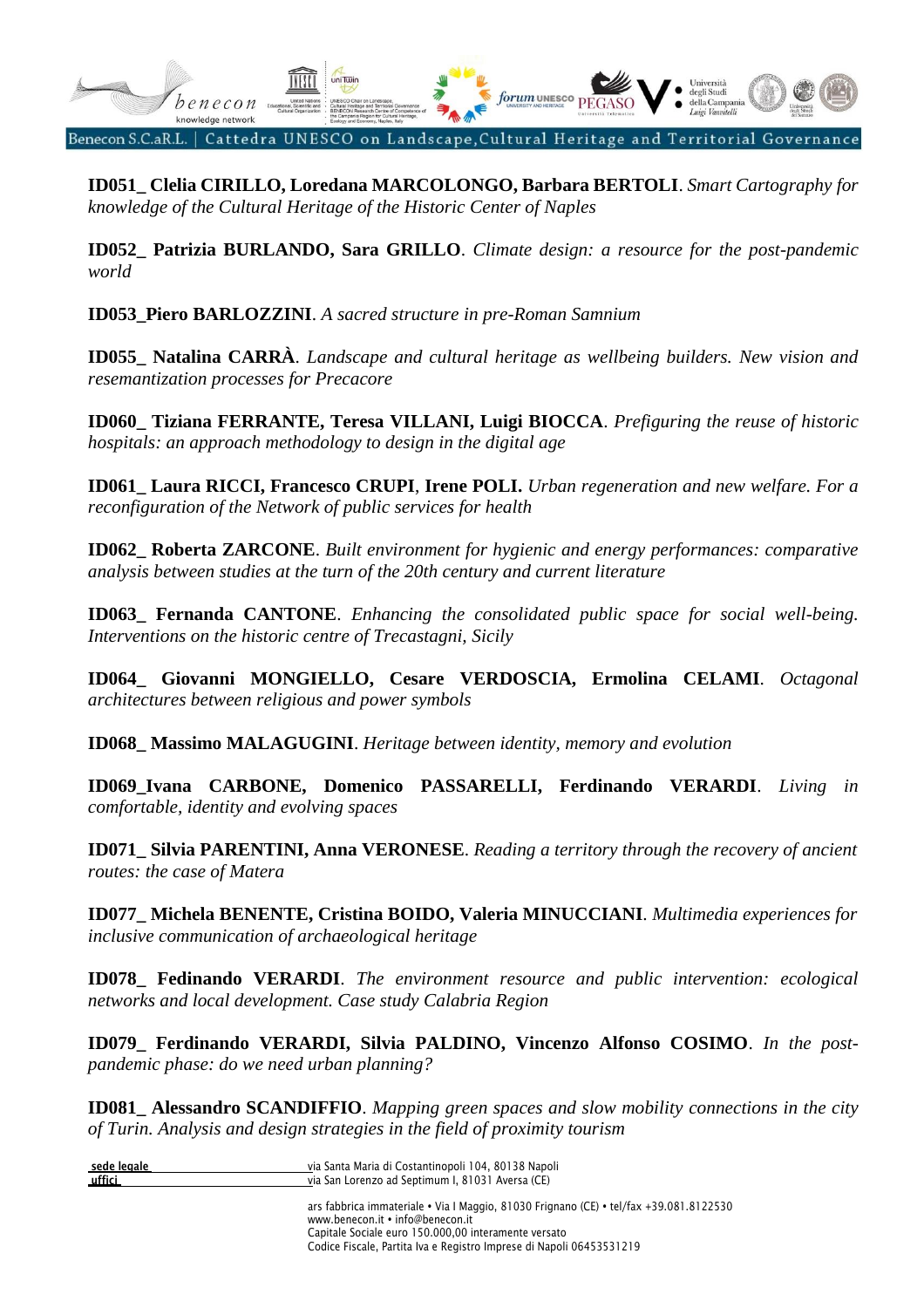

**ID082\_ Domenico PASSARELLI, Luigi ACITO, Ferdinando VERARDI, Ivana CARBONE, Ferruccio LIONE**. *The regeneration of peripheral spaces. The case of Borgo La Martella in Matera*

**ID084\_ Nicolò PERSIANI, Angelita BITONTI**. *Reform of healthcare organizational models in Italy: study and evaluation of development processes. The strategic role of training*

**ID085\_ Ana VASCONCELOS**. *The home as world heritage between nature and culture, privacy and relationality*

**ID087\_ Andrea ROLANDO, Alessandro SCANDIFFIO**. *The circle line "AbbracciaTO": an infrastructure in Turin for active proximity tourism as a driver of territorial transformation for a healthy city*

**ID089\_ Chiara INGROSSO**. *The post-war industrial reconstruction of Naples: the contribution of the Studio Architetti Mendia Carile-Maione*

**ID090\_ Riccardo RENZI**. *Bamiyan Unesco Heritage Site. Memory of places*

**ID091\_ Alessandro BIANCHI**. *Corridor landscapes along Po river: Cremona's case*

**ID092\_ Antonio BOSCO**. *The perception of landscape*

**ID 094\_ Giorgio DOMENICI**. *Knowledge and Conservation: The recovery of an underground path*

**ID 097\_Laura LA ROSA, Luigi PELLEGRINO, Matteo PENNISI**. *Catania upside-down*

**ID098\_ Marialaura CALOGERO, Luigi PELLEGRINO, Graziano TESTA.** *Catania: 'Progetti minimi'*

**ID099\_ Bahar ELAGÖZ TİMUR, Burak ASİLİSKENDER**. *Heritage Resilience as a New Perspective of Sustainable Conservation*

**ID100\_ Piero BARLOZZINI, Laura CARNEVALI, Fabio LANFRANCHI**. *The Fresco of Saint Leonard in the Episcopio of Ventaroli in Carinola*

**ID101\_Gianfranco GIANFRIDDO, Luigi PELLEGRINO, Matteo PENNISI**. *The Countryside: a big House*

**ID102\_ Nicola LA VITOLA**. *Coastal Architecture. Characteristics of specificity and expression of local identities*

**ID104\_ Amalia GIOIA**. *Protection and development of Real Sites: two experiences compared*

**ID106\_ Michele D'OSTUNI, Leonardo ZAFFI**. *Nurturing cities: pathways towards a circular urban agriculture*

| sede legale | via Santa Maria di Costantinopoli 104, 80138 Napoli |
|-------------|-----------------------------------------------------|
| uffici      | via San Lorenzo ad Septimum I, 81031 Aversa (CE)    |
|             |                                                     |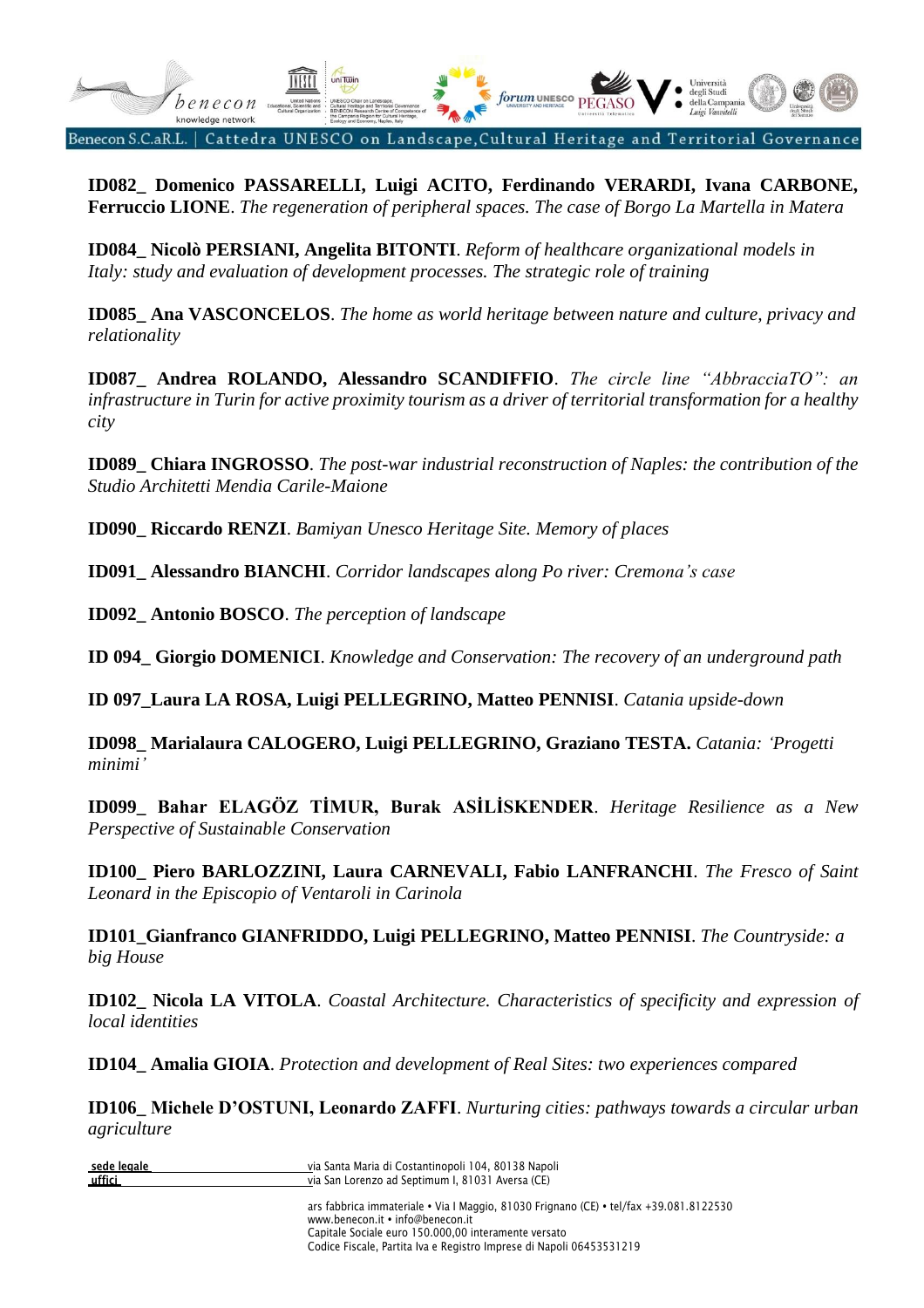

**ID107\_ Laura ALECRIM**. *The rise and obsolescence of Brazilian Leper Colonies*

**ID113\_ Marco L. TRANI, Maria RUSCHI, Andrea CANTELMO**. *Automated BIM information flow for internal comfort conditions in an historic building*

**ID115\_ Serena VIOLA, Maria Rita PINTO, Stefania DE MEDICI.** *Healing and empowering the younger generations with services and residences for long life learning*

**ID118\_ Daniele DABBENE**. *'Distretto Sociale Barolo' in Turin: permanence and transformation of a complex for health and social inclusion*

**ID119\_ Teresa CILONA**. *The Cultural and landscapes heritages: mobility, fruition and accessibility by all*

**ID120\_ Antonio BIXIO**. *Green Projects: architectural design tools for nature. Planning and recovery opportunities for our cities*

**ID123\_ Salvatore LOSCO, Claudia de BIASE, Irene D'AGOSTINO**. *A resilient and sustainable urban space: the Siemens factory in Santa Maria Capua Vetere (CE)*

**ID125\_ Massimiliano AGOVINO, Maria Carmela GAROFALO, Sabina MARTUSCIELLO**. *Cultural access and effects on the health and social participation of people with disabilities. The Italian case*

**ID126\_ Massimiliano CERCIELLO, Maria Carmela GAROFALO**. *Does culture tear down barriers? The effect of cultural consumption on mental disability in Italy. An empirical investigation*

**ID127\_ Danila JACAZZI**. *Forgotten architecture: the Real Casino della Lanciolla*

**ID131\_ Pasquale MIANO, Adriana BERNIERI**. *The topic of urban care and architectural heritage: the case study of Naples from Sanità to Scampia quarter*

**ID135\_ Janet HETMAN, Federica APPENDINO**. *Healthcare architecture and sustainable reuse. The case study of the ancient hospital Saint- Vincent-de-Paul in Paris*

**ID137\_ Vincenzo GIOFFRÈ, Chiara CORAZZIERE**. *Design for health in the landscapes of Southern Italy: the Widespread Park of Knowledge and Wellbeing*

**ID138\_ Alessandra BADAMI**. *Health as an Institutional Commitment. The conversion of Nordkraft from a Power Station to a Cultural and Health Centre*

**ID139\_ Concetta CUSANO, Alberto SAPORA**. *Structural design criteria for safety by monitoring of the architectural heritage damage: new proposal*

| sede legale |  |
|-------------|--|
| uffici      |  |

**sede legale** via Santa Maria di Costantinopoli 104, 80138 Napoli via San Lorenzo ad Septimum I, 81031 Aversa (CE)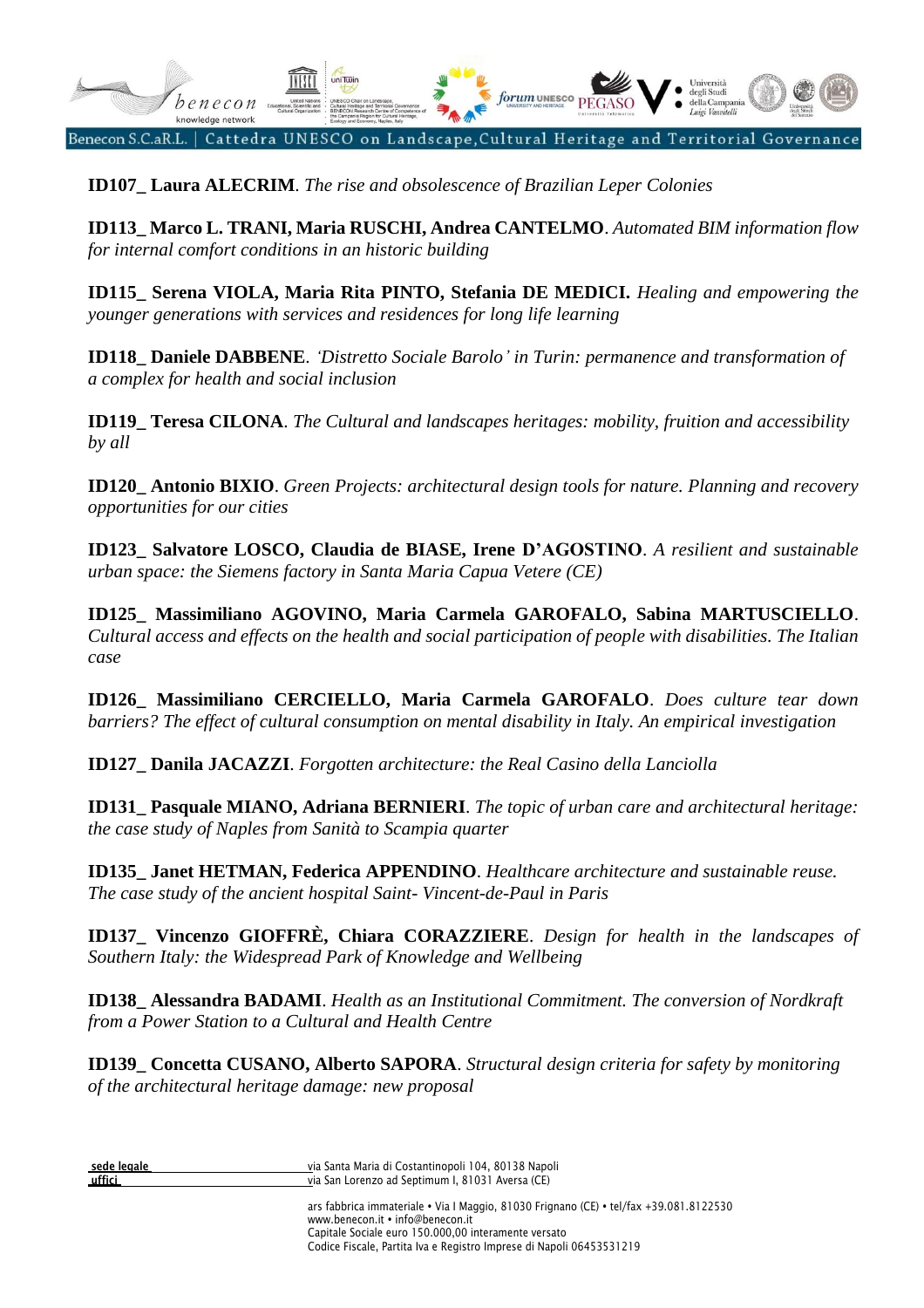

**ID140\_ Giuseppe D'ANGELO, Rosaria SAVASTANO**. *Medieval buildings: from defence systems to social aggregation centres*

**ID141\_ Mariarosaria ANGRISANO, Francesco FABBROCINO**. *The relation between Life Cycle Assessment and the historic buildings energy retrofit projects*

**ID146\_ Paolo MELLANO**. *The architecture design at different scales: a question of landscape*

**ID149\_ Nunzia BORRELLI, Lisa Nadia Roberta PIGOZZI**. *The Ecoheritage Project: How Ecomusems can reinforce the relationship between culture and nature*

## **CAPRI, CENTRO POLIFUNZIONALE INTERNAZIONALE, 16 JULY 2021 H. 3.00 PM**

#### **Round Table**

**Carmine GAMBARDELLA**, President and CEO Benecon University Consortium, UNESCO Chair

**Gianfranco NICOLETTI**, Rector University of Campania 'Luigi Vanvitelli'

**Giuseppe PAOLISSO**, past Rector University of Campania 'Luigi Vanvitelli'

**Orazio CARPENZANO**, Dean Faculty of Architecture and Design, University Sapienza Rome

**Maurizio CARTA**, past President Polytechnic School University of Palermo

**Cherubino GAMBARDELLA**, University of Campania 'Luigi Vanvitelli'

**Mosè RICCI**, University of Trento, Centro Linceo Interdisciplinare

**Michelangelo RUSSO**, Director Department of Architecture, University of Naples 'Federico II'

#### **CAPRI, CENTRO POLIFUNZIONALE INTERNAZIONALE, 17 JULY 2021 H. 10.00 AM**

#### **General Chair: Carmine Gambardella**

**Francesca MUZZILLO**, University of Campania, Invited Speaker *Climate Change and Design for Health*

**ID015\_ Anudeep MADURI, Shyam Sundar CHAMARTI, Rossana MANCINI**. *The Church of San Primitivo in Gabii: From the origin to the ruins*

**ID017\_ Pablo Manuel MILLÁN-MILLÁN, Simona BELMONDO, Javier MUÑOZ GODINO**. *Searching for the Human scale: transformations and "cultural heritage metabolisms" in the Monastery of Santa Clara de la Columna in Belalcázar (Cordova, Spain)*

| sede legale | via Santa Maria di Costantinopoli 104, 80138 Napoli                                                                        |
|-------------|----------------------------------------------------------------------------------------------------------------------------|
| uffici      | via San Lorenzo ad Septimum I, 81031 Aversa (CE)                                                                           |
|             | ars fabbrica immateriale • Via I Maggio, 81030 Frignano (CE) • tel/fax +39.081.8122530<br>www.benecon.it • info@benecon.it |
|             | Capitale Sociale euro 150.000.00 interamente versato                                                                       |

Codice Fiscale, Partita Iva e Registro Imprese di Napoli 06453531219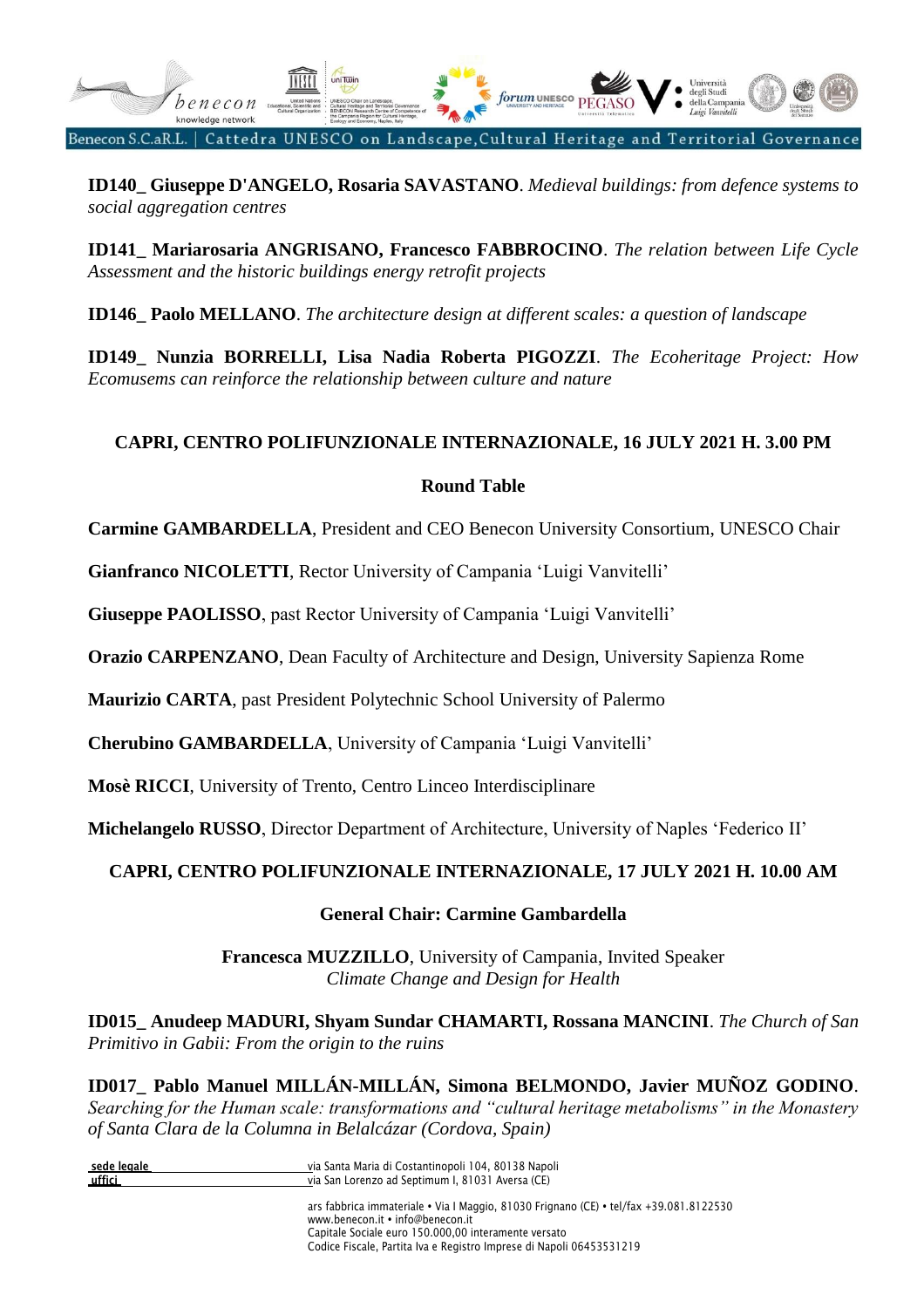

**ID021\_ Stefania QUILICI GIGLI, Salvatore PIRO**. *Extensive geophisical surveys to integrate excavations data for the enhancement of the archaeological heritage: experiences in Norba*

**ID022\_ Efisio PITZALIS, Geneviève HANSSEN, Marco RUSSO**. *Form and role of the market in the contemporary city*

**ID023\_ Maria GELVI**. *Dooroom: living in the city of rooms*

**ID029\_ Laura FARRONI, Giulia TAREI**. *Culture of the digital project as the culture of others: the digitization of the Pompeo Hall at Palazzo Spada in Rome*

**ID038\_ Maria Carola MOROZZO DELLA ROCCA, Chiara OLIVASTRI, Giulia ZAPPIA**. *Cultural Inland Design. Products and services for territorial and people enhancement*

**ID039\_ Chiara BENEDETTI**. *The Sanatorium of Bucaille in Aincourt (1929-1933): the analysis of the site, between modern architecture and landscape, from the political project to the current need for conservation* 

**ID054\_Tatiana KIROVA, Davide MEZZINO**. *Documenting the intangible aspects of built heritage: the compared results of international field experiences in Mexico and Bahrain*

**ID056\_ Roberta Maria DAL MAS**. *The design activity of Orazio Torriani in the Lazio possessions of the Orsini family*

**ID065\_ Francesca MUZZILLO, Fosca TORTORELLI**. *Agro-food Museums. A Knowledge Resource for Environmental and Social Wellness*

**ID070\_ Cristian BARBIERI1, Sofia CELLI, Federica OTTONI.** *The case of the oratory of San Rocco in Soragna (Parma): from abandonment to health facility. an integrated restoration processes*

**ID072\_ Dominik LENGYEL, Catherine TOULOUSE**. *The Cultural Heritage of Roman Baths from an Architectural Perspective*

**ID073\_Maria Carolina CAMPONE**. *De morbo epidemiali nolano: an epidemic of the past and a warning for the future*

**ID074\_ Mariacarla PANARIELLO**. *Redesign the present*

**ID075\_ Gianluca CIOFFI**. *Centuria Medical and Wellness Park* **ID080\_ Saverio CARILLO**. *The Neapolitan Riggiola as design for health*

**ID093\_ Natasa ZIVALJEVIC-LUXOR, Hartmut PASTERNAK**. *Healthy living in heritage buildings and resilience by design*

**ID095\_ Colomba LA RAGIONE, Adriana ESPOSITO**. *The impact of COVID-19 on Food sociocultural meanings*

| sede legale | via Santa Maria di Costantinopoli 104, 80138 Napoli           |
|-------------|---------------------------------------------------------------|
| uffici      | via San Lorenzo ad Septimum I, 81031 Aversa (CE)              |
|             |                                                               |
|             | ars fabbrica immateriale • Via I Maggio 81030 Frignano (CF) • |

tel/fax +39.081.8122530 www.benecon.it . info@benecon.it Capitale Sociale euro 150.000,00 interamente versato Codice Fiscale, Partita Iva e Registro Imprese di Napoli 06453531219